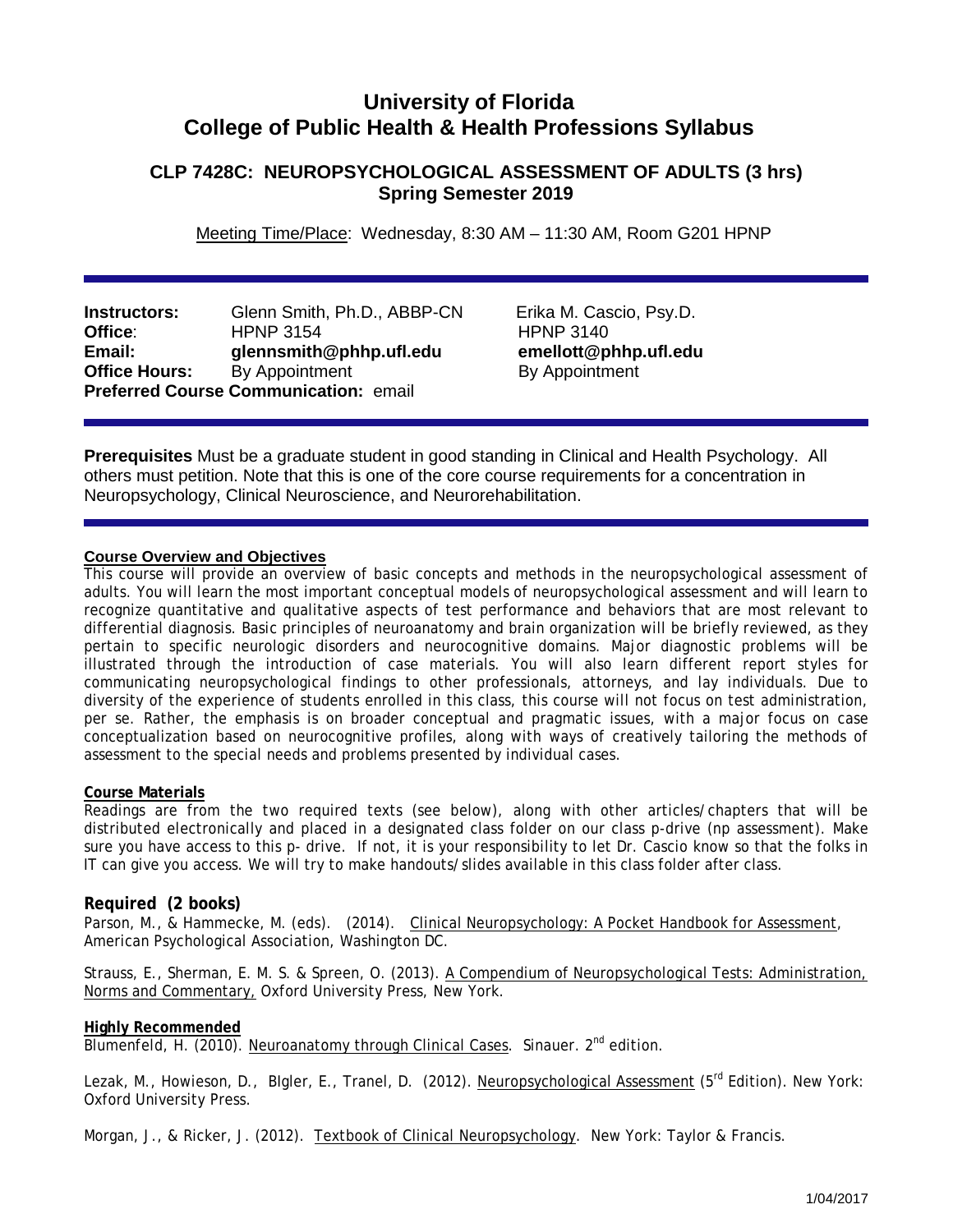Kolb, B. & Wishaw, I. (2015) Fundamentals of Human Neuropsychology. 7<sup>th</sup> Edition. MacMillan. NY.

## *Recommended*

*Stringer A., Cooley, E., Christensen, A. (2002).* Pathways to Prominence in Neuropsychology: Reflections of 20<sup>th</sup> century pioneers. New York: Psychology Press.

## *Available to review in the clinic*

Heaton, R., Miller, W., Taylor, M., Grant, I. (2004). Revised Comprehensive Norms for an Expanded Halstead-Reitan Battery. Lutz, FL: Psychological Assessment Corporation.

## **Course Format**

This course will be conducted in the form of a graduate seminar. Class will meet Wednesdays from 8:30 am – 11:30 in Room G201 on the first floor of the HPNP building. This is a participatory course. Classes will typically consist of a lecture, discussion of clinical cases, "hot topics," and other testing related activities. Please be on time.

## **Course Requirements, Evaluation, and Grading**

Grades will be weighted according to the number of points available for each component, as described below. Final grades will be calculated as a percentage of the highest score. Evaluation in the course will be based on the following components

| Midterm Exam                        | 30% |              |
|-------------------------------------|-----|--------------|
| Final Exam                          | 40% | (cumulative) |
| <b>Clinical Case Presentation</b>   | 10% |              |
| <b>Test Summary/Weird Disorders</b> | 5%  |              |
| <b>Hot Topic Discussion</b>         | 5%  |              |
| Quizzes                             | 10% |              |

- **1. Midterm and Final Exams:** will comprise 70% of your grade. These exams will be drawn from class lectures and assigned readings and will consist of multiple choice, short answer, odd man out and other formats. The final exam may also involve some ethical scenarios and writing sections of a report. FYI, you will be provided a set of study questions that will be helpful in guiding your thinking and preparation for these exams.
- **2. Clinical Case Presentation:** Each student will take the lead in presenting a clinical case to the class and facilitating discussion about the case. You will work closely with us in doing so. If you have already been on clinic, you can present one of the cases you previously saw. If not, then we will help you locate a case from our files. You can decide whether you want to present your case within the context of "fact finding" or a more traditional format. Part of this assignment will involve learning something more about the "disorder" at hand in addition to examining/discussing the clinical neuropsychological profile, the various factors that might contribute to a pattern, cultural and demographic issues, etc.
- **3. Hot Topics & Discussion Points:** Students will be assigned in pairs or groups of 3 to lead relevant, hot topic discussions during certain classes. The format of the discussion will be left up to the group leading it that day. Example: A recent hot topic relates to computerized testing. What do you think of all the companies that are now marketing computerized test batteries to primary care and other physicians, who then upload the information to some centralized unit and then get a canned report back? What are the implications for patient care? What are the implications for our profession? *(For this assignment, do not show videos from internet).*

## **4. You will be randomly assigned a test to review or a weird disorder. See below**

## *4a. Test Reviews*

In past years, students have compiled data on test administration and scoring, including reliability and validity information about major tests that are frequently used during neuropsychological assessments. We will continue this tradition. Information about tests will be put together in a notebook, so that brief 1-2 page summaries of various neuropsychological measures will be available to all class participants by the end of the course. You will be assigned the particular test to review.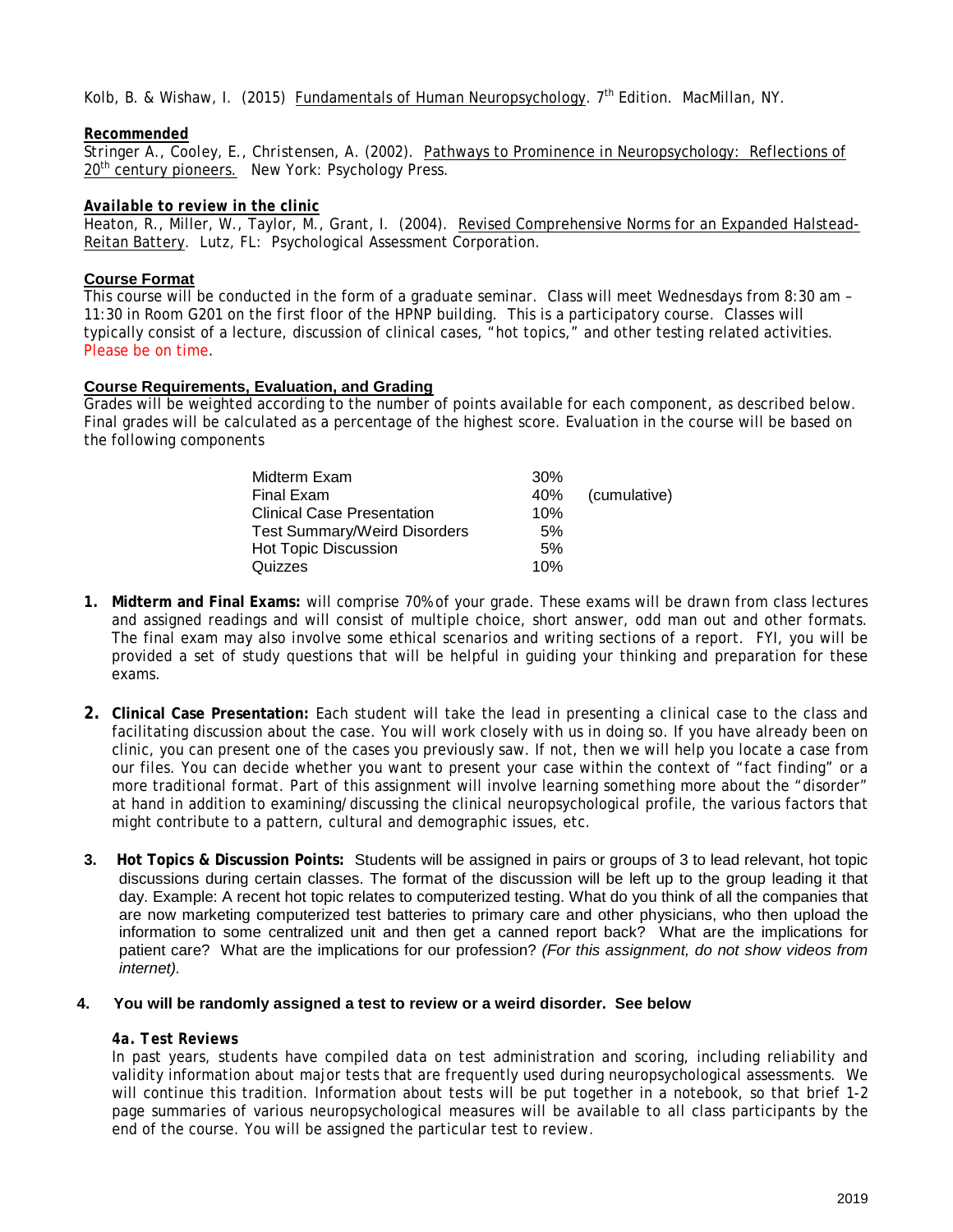For each test, you are to prepare a brief 1-2 page typed summary about its *historical background, administration, available norms, reliability, validity, strengths and weaknesses*. An important focus is the availability of norms for the elderly, for individuals with low SES and education, and for individuals from diverse cultural/ethnic backgrounds. You will **place a digital copy of your summary in the class folder** and prepare a 5-7 minute presentation of the test for your colleagues. Below are the headings that should be covered in your write-up. If you have any questions about this assignment, let us know.

| Name of Test                   | Normative Information (sample size, age, sex, ethnic) |
|--------------------------------|-------------------------------------------------------|
| Author                         | Psychometric Properties: Reliability & Validity       |
| <b>Publisher &amp; Address</b> | Strengths & Weaknesses                                |
| <b>Year Published</b>          | <b>Test Format and Procedures</b>                     |
| Purpose of Test                | Instructions (if relevant)                            |

## *4b. Weird Disorders*

This assignment involves discussion/exposure to a potpourri of disorders that you are bound to run across in your career as a neuropsychologist (i.e., reduplicative paramnesia, Dandy Walker, etc.). You will be assigned a specific disorder and will give a brief presentation (i.e., 5-7 minutes) about the nature of this disorder and how it presents neuropsychologically. Include chief complaints and symptoms, the course of the disorder, and the role of the neuropsychologist. Describe prototypical neurocognitive profiles and any special assessment/treatment issues. You will provide a brief 1-page handout to your classmates, along with several key references (NO Wikipedia), and also place a digital copy on the class projects folder.

## **5. Quizzes on Test Administration**

This will entail brief in class quizzes on *administration* of specific test measures. There will be 4 quizzes, one prior to each of the following lectures: Language, Visuoperceptual-Spatial, Memory, Frontal-Executive. We will tell which particular measures you need to know for each of these quizzes.

## **Additional Tools**:

All of you should have access to the share drive demonstrating use of video (s:\NP Training Material) demonstrating administration of commonly used neuropsychological measures. The faculty created these videos in order to help with 'test drift' in administration. You are encouraged to review these, particularly those of you who have not started your neuropsychology core. There are a lot of tests, and best way to tackle is by domain. You will not be graded on this.

## **Grading**

Scores will be rounded to the nearest percent (rounded up or down, whichever is closest) for grade determination in accordance with the grading table below:

| 0/                       | 93%- | 90%- | ገ7%- | 83%- | 80%- | -77% | 73%- | 70%- | 7%- | 63%- | $60% -$ | <b>Below</b> |
|--------------------------|------|------|------|------|------|------|------|------|-----|------|---------|--------------|
| % of points earned       | 100% | 72%  | 89%  | 86%  | 82%  | 79%  | 76%  | 72%  | 69% | 66%  | 62%     | 60%          |
| Grade<br>_etter <i>(</i> |      |      | В۰   | . .  | o٠   | . س  |      |      | در, | ┕    |         |              |

Below is table linking letter grades to grade points.

| $\sim$<br>∟etter 1<br>Grade |                                     | --          | +ت   |     | ້<br>∽-<br>╺ | -<br>$\cdot$ $\cdot$   | -<br>∼     |          | → ا             |     | - ب          | -<br>- | WF  |     | ΝG            | $\overline{\phantom{0}}$<br>\- I<br>ັ |
|-----------------------------|-------------------------------------|-------------|------|-----|--------------|------------------------|------------|----------|-----------------|-----|--------------|--------|-----|-----|---------------|---------------------------------------|
| -<br>Points<br>Grade        | $\overline{\phantom{0}}$<br>Д<br>.U | . –<br>3.0/ | ບ.ບບ | J.U | 2.01         | $\sim$<br>∽<br>ں ں ، ے | ı n<br>Z.U | -<br>.6. | $\sim$<br>ں ں . | . ب | J.O <i>I</i> | v.J    | v.J | v.J | $\sim$<br>v.u | n n<br>v.v                            |

For greater detail on the meaning of letter grades and university policies related to them, see the Registrar's Grade Policy regulations at<http://www.registrar.ufl.edu/catalog/policies/regulationgrades.html>

## **Policy Related to Class Attendance**

Attendance and class participation is required. Students are expected to complete assigned readings prior to coming to class. Students needing to miss class for personal or professional reasons should consult with the instructor prior to the date on which they will be unable to attend. It is the student's responsibility to acquire any handouts or notes from a colleague in the class for any sessions missed.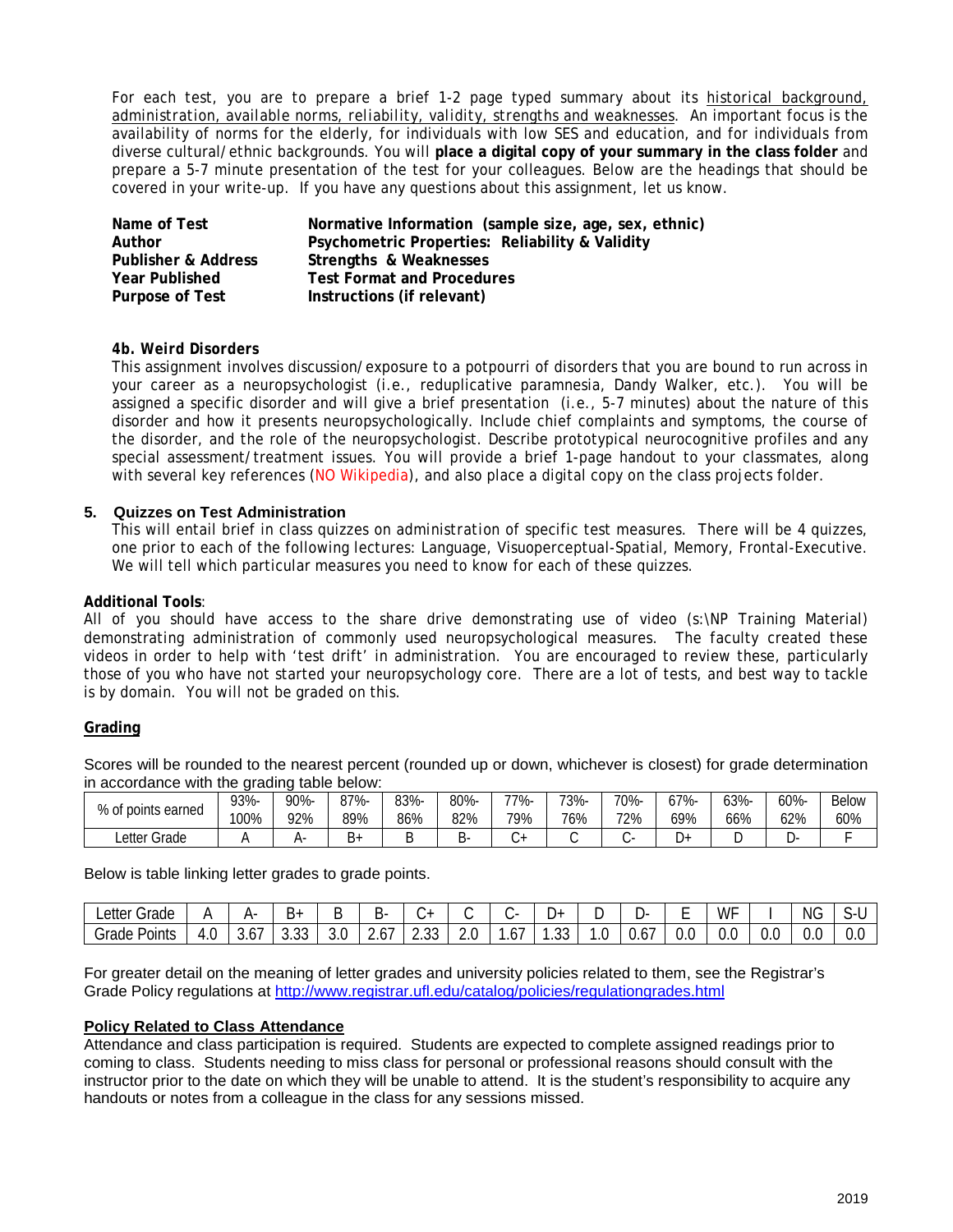## **Statement of University's Honesty Policy (cheating and use of copyrighted materials)**

Students are expected to act in accordance with the University of Florida policy on academic integrity (see Student Conduct Code, the Graduate Student Handbook or this website for more details: (www.dso.ufl.edu/judicial/procedures/academicguide.php). Cheating, lying, misrepresentation, or plagiarism in any form is unacceptable and inexcusable behavior.

*We, the members of the University of Florida community, pledge to hold ourselves and our peers to the highest standards of honesty and integrity.*

## **Policy Related to Make-up Exams or Other Work**

Students are expected to complete assigned readings prior to coming to class. Personal issues with respect to class attendance or fulfillment of course requirements will be handled on an individual basis. Students must make *prior* arrangements with Drs. Cascio or Smith if they must miss any in-class examination, and an alternative test time must be arranged.

## **Accommodations for Students with Disabilities**

If you require classroom accommodation because of a disability, you must first register with the Dean of Students Office (http://oss.ufl.edu/). The Dean of Students Office will provide documentation to you, which you then give to the instructor when requesting accommodation. The College is committed to providing reasonable accommodations to assist students in their coursework.

## **Counseling and Student Health**

Students may occasionally have personal issues that arise in the course of pursuing higher education or that may interfere with their academic performance. If you find yourself facing problems affecting your coursework, you are encouraged to talk with an instructor and to seek confidential assistance at the University of Florida Counseling Center, 352-392-1575, or Student Mental Health Services, 352-392-1171. Visit their web sites for more information: http://www.counsel.ufl.edu/ or http://www.health.ufl.edu/shcc/smhs/index.htm#urgent

The Student Health Care Center at Shands is a satellite clinic of the main Student Health Care Center located on Fletcher Drive on campus. Student Health at Shands offers a variety of clinical services, including primary care, women's health care, immunizations, mental health care, and pharmacy services. The clinic is located on the second floor of the Dental Tower in the Health Science Center. For more information, contact the clinic at 392- 0627 or check out the web site at: www.health.ufl.edu/shcc

## **Class Syllabus**

## **Adult Neuropsychological Assessment**

This course is divided into 2 major parts: (1) the fundamentals of neuropsychological assessment & neurocognitive domains, and (2) assessment of neuropsychological functions and neurologic disorders (including malingering). Assigned readings will come from your texts and other readings provided to you.

**Jan 9** Introduction to Course and Requirements Sign-up for Case Presentations & Hot Topic Discussions

> Lecture: **Historical Background of Neuropsychological Assessment: Important figures and landmark cases**

*Case Presentation: Cascio*

**Jan 16** Lecture: **Stages of the Neuropsychological Exam: Medical record review, test selection, clinical interview & behavioral observations** 

**-----------------------------------------------------------------------------------------------------------------------------------------**

*In class videos:* behavioral observations *Case Presentation* 

*Readings:* P&H*: Chapters 1-3*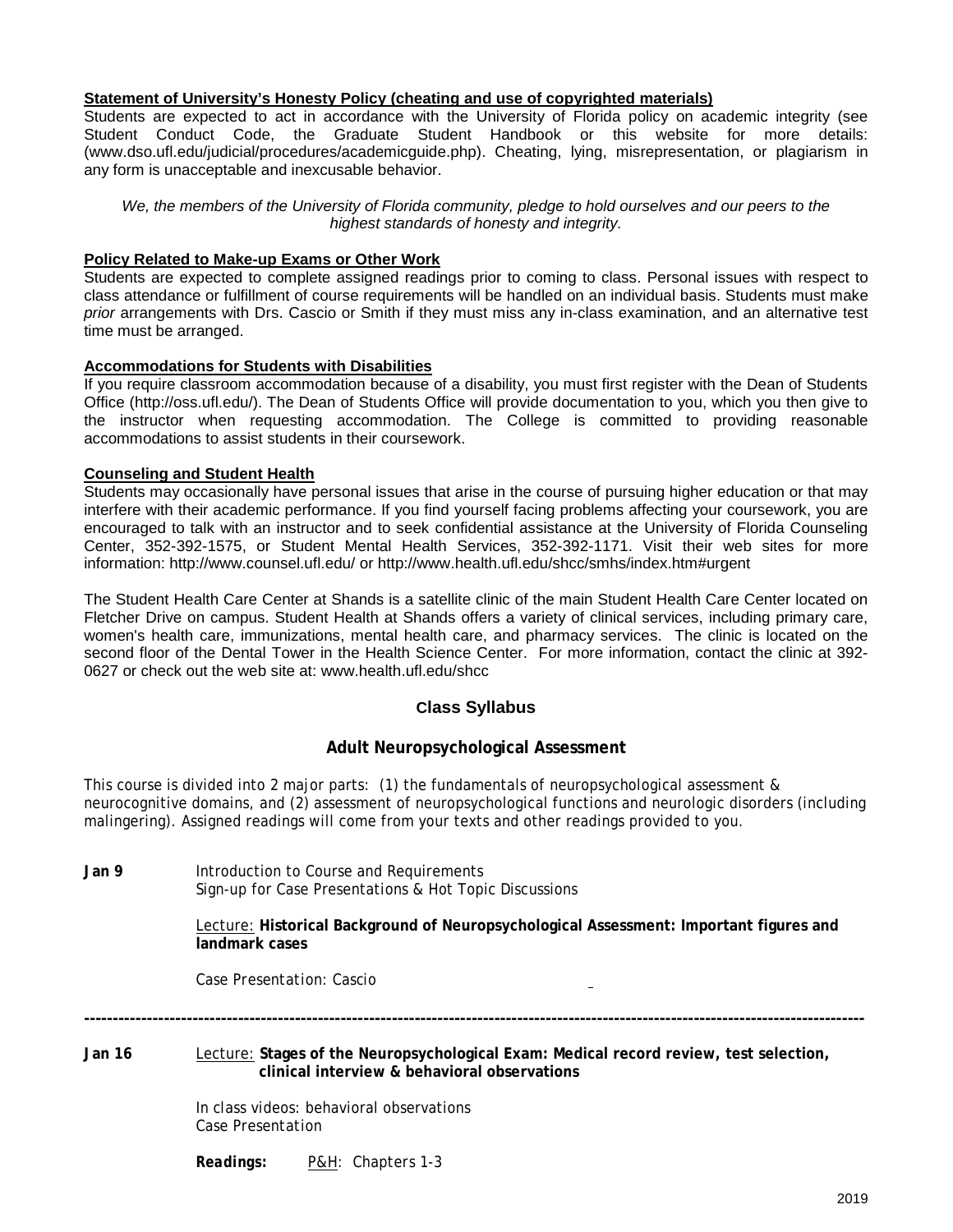|        |                                                                                         | Supplemental: Blumenfeld: Chapter 1<br>Hot Topic readings: Loring & Bauer (2010); Bush (2009)                                                                                                                                                                                                                                                                                                                                                                                                                                                                               |  |  |  |  |  |
|--------|-----------------------------------------------------------------------------------------|-----------------------------------------------------------------------------------------------------------------------------------------------------------------------------------------------------------------------------------------------------------------------------------------------------------------------------------------------------------------------------------------------------------------------------------------------------------------------------------------------------------------------------------------------------------------------------|--|--|--|--|--|
|        | <b>Hot Topic:</b><br>$\bullet$                                                          | Should there be an FDA for NP tests?<br>Loring, D., & Bauer, R.M. (2010) Testing the limits: causes and concerns for<br>the new Weschler IQ and memory scales. Neurology.<br>Bush, S. (2009) Determining whether or when to adopt new versions of<br>psychological and neuropsychological tests: Ethical and professional<br>consideration. The Clinical Neuropsychologist                                                                                                                                                                                                  |  |  |  |  |  |
|        |                                                                                         | Homework Assignment: Write behavioral observations on in-class video cases                                                                                                                                                                                                                                                                                                                                                                                                                                                                                                  |  |  |  |  |  |
| Jan 23 |                                                                                         | Lecture: Neuologic vs Neuropsychologic Exam                                                                                                                                                                                                                                                                                                                                                                                                                                                                                                                                 |  |  |  |  |  |
|        | Case Presentation                                                                       |                                                                                                                                                                                                                                                                                                                                                                                                                                                                                                                                                                             |  |  |  |  |  |
|        | Readings:                                                                               | P&H: Chapter 4<br>Blumenfeld CH 3: pgs 50-58 (up to cranial nerves); pgs 73-75 (end top of pg 76)<br>Hot Topic readings: Brandt (2006) Neuropsychological Crimes and MisDemeanors;<br>John A. Lucas Ph.D., et al., (2005) Mayo's Older African Americans Normative<br>Studies: Normative Data for Commonly Used Clinical Neuropsychological Measures, The<br>Clinical Neuropsychologist, 19:2, 162-183, DOI: 10.1080/13854040590945265                                                                                                                                      |  |  |  |  |  |
|        | Hot Topic:                                                                              | Should we norm for age, education, and ethnic differences?<br>(read Brandt, J. 2006; Lucas et al 2005)                                                                                                                                                                                                                                                                                                                                                                                                                                                                      |  |  |  |  |  |
| Jan 30 |                                                                                         | Lecture: Battle of the Batteries: Fixed, Flex & The Spectrum In Between                                                                                                                                                                                                                                                                                                                                                                                                                                                                                                     |  |  |  |  |  |
|        | Case Presentation                                                                       | In-class discussion: Advocacy for any of the battery approaches                                                                                                                                                                                                                                                                                                                                                                                                                                                                                                             |  |  |  |  |  |
|        | Readings:                                                                               | Milberg, W., Hebben, N. & Kaplan, E. The Boston Process Approach to<br>Neuropsychological Assessment<br>Kaplan E. Serendity in science: A personal account. In Stringer et al (eds.),<br>Pathways to Prominence in Neuropsychology:<br>Luria, A. Pursuing neuropsychology in a swiftly changing society. (In Stringer et<br>al. (eds). Pathways to Prominence in Neuropsychology.<br>Reitan, R. The best laid plans and vagaries of circumstantial events. In Stringer<br>et al (eds), Pathways to Prominence in Neuropsychology<br>Bauer, R. The flexible battery approach |  |  |  |  |  |
| Feb 6  |                                                                                         | Lecture: Domains of Neurocognitive Ability & Estimating IQ; Effort & Malingering                                                                                                                                                                                                                                                                                                                                                                                                                                                                                            |  |  |  |  |  |
|        | Readings: P&H: Chapter 5                                                                | Strauss, Sherman & Spreen: Chapter 6 (pgs 98-111) & Chapter 16 (pgs 1145-1156)<br>Additional readings provided by Dr. Cascio                                                                                                                                                                                                                                                                                                                                                                                                                                                |  |  |  |  |  |
| Feb 13 | EXAM 1 (1.5 hr)                                                                         |                                                                                                                                                                                                                                                                                                                                                                                                                                                                                                                                                                             |  |  |  |  |  |
|        | Lecture: Assessment of Attention/Concentration, Processing Speed & Associated Disorders |                                                                                                                                                                                                                                                                                                                                                                                                                                                                                                                                                                             |  |  |  |  |  |
|        | Readings:                                                                               | P&H: Chapters 12, 13 & 20<br>Strauss, Sherman & Spreen: Chapter 9 (pgs 546-574; 610-616)                                                                                                                                                                                                                                                                                                                                                                                                                                                                                    |  |  |  |  |  |
|        |                                                                                         |                                                                                                                                                                                                                                                                                                                                                                                                                                                                                                                                                                             |  |  |  |  |  |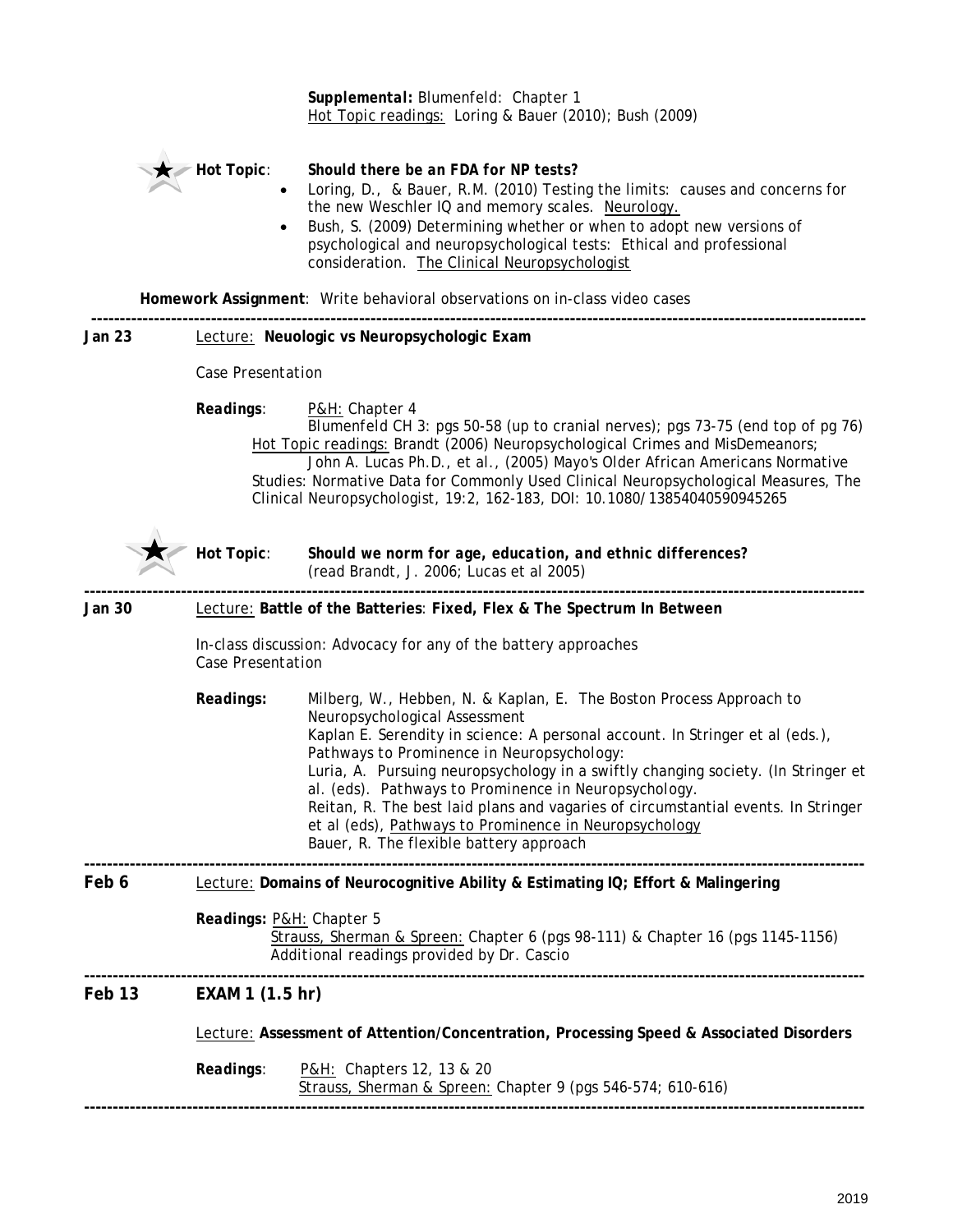## **Feb 20 NO CLASS- INS**



| Feb 27   | Lecture: Assessment of Language and Language Related Skills & Associated Disorders                                |                                                                                                                                                                                                                                                                                                                                                                                                                                                                                                    |  |  |  |  |  |  |  |
|----------|-------------------------------------------------------------------------------------------------------------------|----------------------------------------------------------------------------------------------------------------------------------------------------------------------------------------------------------------------------------------------------------------------------------------------------------------------------------------------------------------------------------------------------------------------------------------------------------------------------------------------------|--|--|--|--|--|--|--|
|          | Case Presentation<br>Readings:<br>P&H: Chapter 18<br>Strauss, Sherman & Spreen: Chapter 11 (pgs 891-912; 933-960) |                                                                                                                                                                                                                                                                                                                                                                                                                                                                                                    |  |  |  |  |  |  |  |
| March 6  |                                                                                                                   | NO CLASS SPRING BREAK                                                                                                                                                                                                                                                                                                                                                                                                                                                                              |  |  |  |  |  |  |  |
| March 13 |                                                                                                                   | Lecture: Assessment of Visuoperceptual, Spatial, & Constructional Skills & Associated<br><b>Disorders</b>                                                                                                                                                                                                                                                                                                                                                                                          |  |  |  |  |  |  |  |
|          |                                                                                                                   | Case Presentation                                                                                                                                                                                                                                                                                                                                                                                                                                                                                  |  |  |  |  |  |  |  |
|          | Readings:                                                                                                         | P&H: Chapter 19<br>SS&S Chapter 12 all except 966-971                                                                                                                                                                                                                                                                                                                                                                                                                                              |  |  |  |  |  |  |  |
|          | Hot Topic:                                                                                                        | Computerized Testing batteries: are we being outsourced?                                                                                                                                                                                                                                                                                                                                                                                                                                           |  |  |  |  |  |  |  |
| March 20 | <b>Lecture: Assessment of Memory &amp; Associated Disorders</b>                                                   |                                                                                                                                                                                                                                                                                                                                                                                                                                                                                                    |  |  |  |  |  |  |  |
|          | Case Presentation<br>Hot Topic:                                                                                   | Is there such a thing as modality specific memory?                                                                                                                                                                                                                                                                                                                                                                                                                                                 |  |  |  |  |  |  |  |
|          | Readings:                                                                                                         | P&H: Chapter 17<br>S, S, & S Chapter 10<br>Hot topic readings: Smith, Malec & Ivnik (1992) Validity of the construct of<br>nonverbal memory: A factor-analytic study in a normal elderly sample, Journal<br>of Clinical and Experimental Neuropsychology, 14:2, 211-<br>221, DOI: 10.1080/01688639208402824;<br>Kelley, et al., (1998). Hemispheric specialization in human dorsal frontal cortex<br>and medial temporal lobe for verbal and nonverbal memory<br>encoding. Neuron, 20(5), 927-936. |  |  |  |  |  |  |  |
| Mar 27   | Lecture: Assessment of Executive & Frontal Lobe Skills & Associated Disorders                                     |                                                                                                                                                                                                                                                                                                                                                                                                                                                                                                    |  |  |  |  |  |  |  |
|          | Case Presentation                                                                                                 |                                                                                                                                                                                                                                                                                                                                                                                                                                                                                                    |  |  |  |  |  |  |  |
|          | Readings:                                                                                                         | P&H: Chapter 20 & 21<br>S, S, & S; Chapter 8 (except 456-470)                                                                                                                                                                                                                                                                                                                                                                                                                                      |  |  |  |  |  |  |  |
| Apr 3    |                                                                                                                   | Lecture: Assessment Issues in the Elderly                                                                                                                                                                                                                                                                                                                                                                                                                                                          |  |  |  |  |  |  |  |
|          | Case Presentation                                                                                                 |                                                                                                                                                                                                                                                                                                                                                                                                                                                                                                    |  |  |  |  |  |  |  |
|          | Readings:                                                                                                         | P&H: Chapter 11                                                                                                                                                                                                                                                                                                                                                                                                                                                                                    |  |  |  |  |  |  |  |